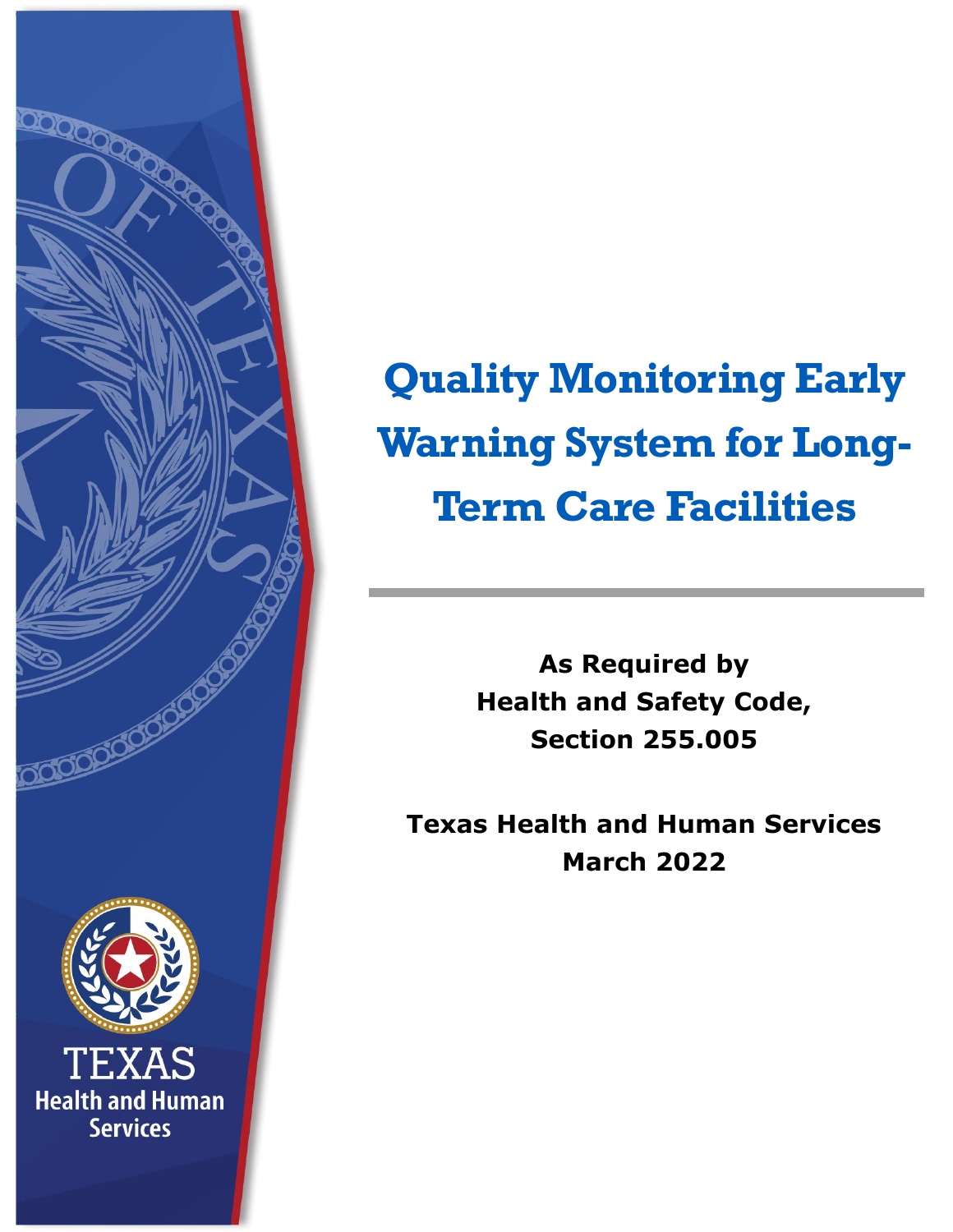#### **Table of Contents**

| 4. Quality Monitoring Activities During the COVID-19 Public Health |  |
|--------------------------------------------------------------------|--|
|                                                                    |  |
|                                                                    |  |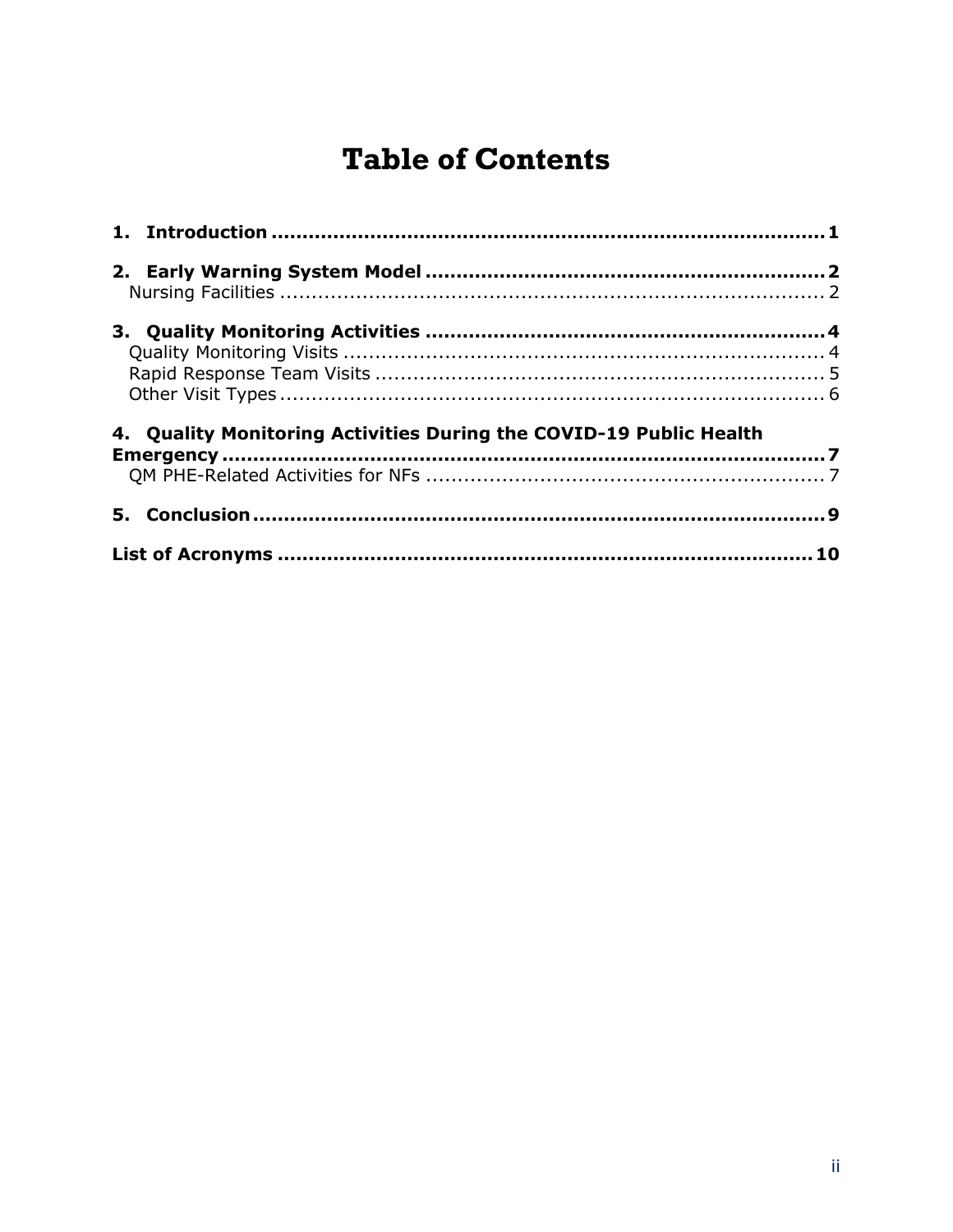#### <span id="page-2-0"></span>**1. Introduction**

[Chapter 255 of the Texas Health and Safety Code](https://statutes.capitol.texas.gov/Docs/HS/htm/HS.255.htm) requires the Health and Human Services Commission (HHSC) to establish an Early Warning System (EWS) for longterm care facilities (LTCFs). Section 255.005 requires HHS to assess and evaluate the effectiveness of the EWS, and to report annually to the governor, lieutenant governor, and the speaker of the house of representatives.

The EWS was first implemented in 2003 and uses statistical data to predict which nursing facilities (NFs) may have conditions that could be detrimental to the health, safety, and welfare of residents. The EWS is required to identify NFs that are identified as low or high risk.

Every NF is assigned an EWS score; the higher the EWS score, the higher the facility's risk of a poor outcome on its next regulatory inspection or survey. Chapter 255 also directs the agency to assess and evaluate the effectiveness of the EWS and submit a report of the findings to the governor, lieutenant governor, and the speaker of the house of representatives annually.

The Quality Monitoring Program (QMP) has a team of quality monitors comprised of nurses, pharmacists, and dietitians. Quality monitors use the EWS scores to prioritize visits to NFs and conduct initial and follow-up quality monitoring (QM) visits for higher risk facilities and facilities with a history of resident care deficiencies. During the initial QM visit, quality monitors evaluate the overall quality of care and quality of life in the facility. Quality monitors partner with facility staff and provide educational and technical assistance to improve quality of care and resident outcomes.

QMP staff promote evidence-based best practices by working collaboratively with providers to identify opportunities for quality improvement beyond minimal compliance with state and federal regulatory standards. QMP is not a regulatory program.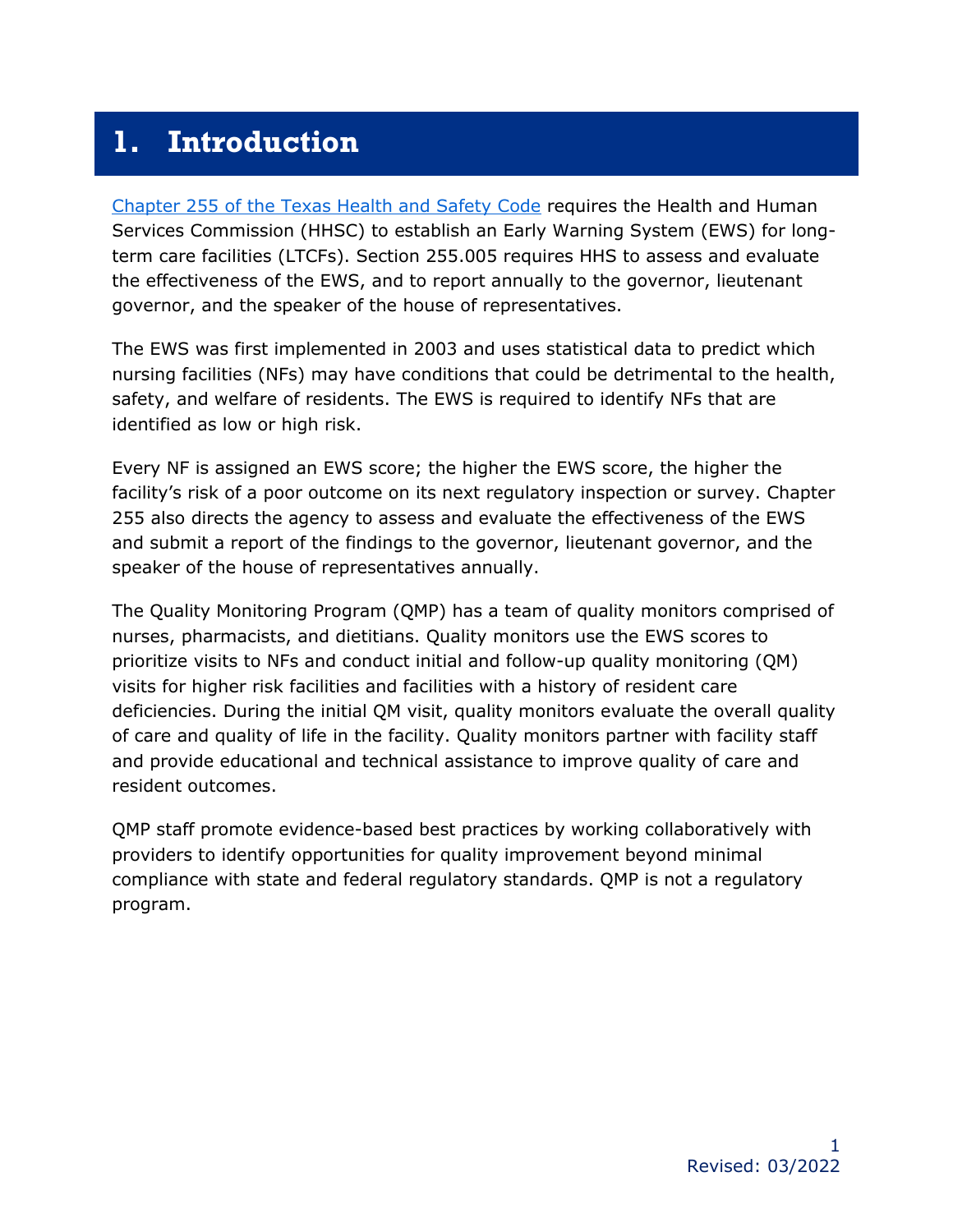## <span id="page-3-0"></span>**2. Early Warning System Model**

#### <span id="page-3-1"></span>**Nursing Facilities**

The current EWS model for NFs was developed in 2018, and accurately predicts NF risk levels 63 percent of the time. The model compiles information from multiple sources to forecast the level of risk (the EWS score), the likelihood a NF will perform poorly upon inspection. In general, the highest risk facilities, NFs with the highest EWS scores, are scheduled for QM visits. The risk calculation for any given NF may change upon updates of survey and complaint investigations, as well as minimum data set (MDS) data. The model receives data from the following sources to determine a facility's EWS score:

- Findings from a facility's annual survey and complaint investigations, including the total number of selected deficiencies cited in the previous three years; <sup>1</sup> and
- Quality measures from MDS resident care assessments.<sup>2</sup>

In addition to QM visits scheduled according to EWS scores, other types of information may trigger a visit from QMP staff, including:

- Preadmission Screening and Resident Review (PASRR) referrals from within HHSC or a local intellectual and developmental disability authority (LIDDA);
- Referrals from the Texas Department of State Health Services (DSHS) regarding outbreaks of infectious illnesses or cases of multi-drug resistant organisms in NFs;
- Medicaid managed care organization referrals.

HHSC reassesses EWS scoring criteria at least annually and compares predictions to actual outcomes. Possible data sources and variables from those sources were identified. Examples of data sources are previous deficiencies or quality measures from CMS. Variables were combined and tested in models predicting performance of nursing facilities as defined by the number, scope, and severity of federal

 $1$  HHSC Long Term Care Regulation (LTCR) conducts annual surveys and complaint or incident investigations in NFs to ensure compliance with state licensure and federal certification regulations.

<sup>&</sup>lt;sup>2</sup> The MDS is a federally mandated, standardized clinical assessment of each resident's functional capabilities and health needs.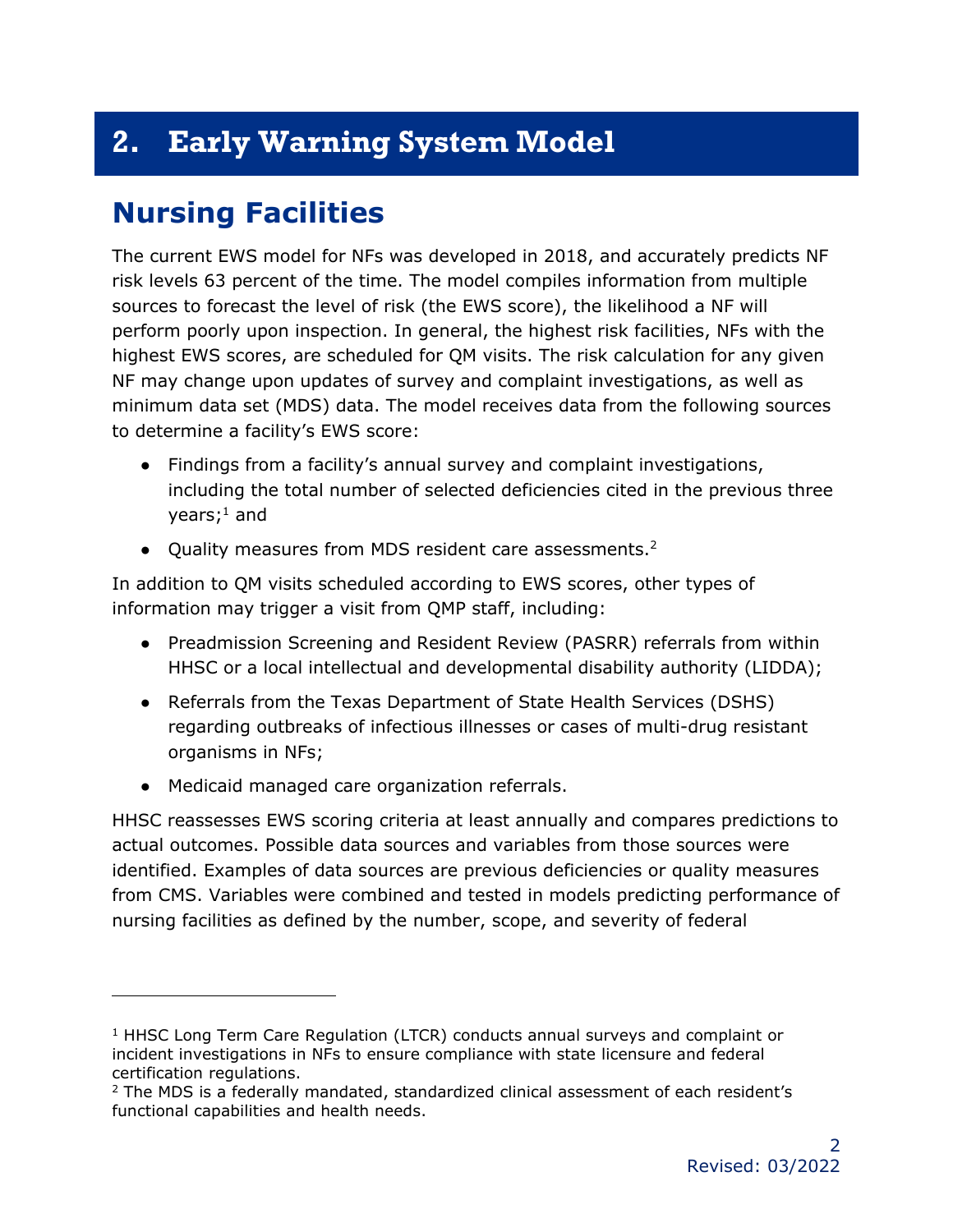deficiencies. The model that did the best job of predicting nursing facility performance was retained.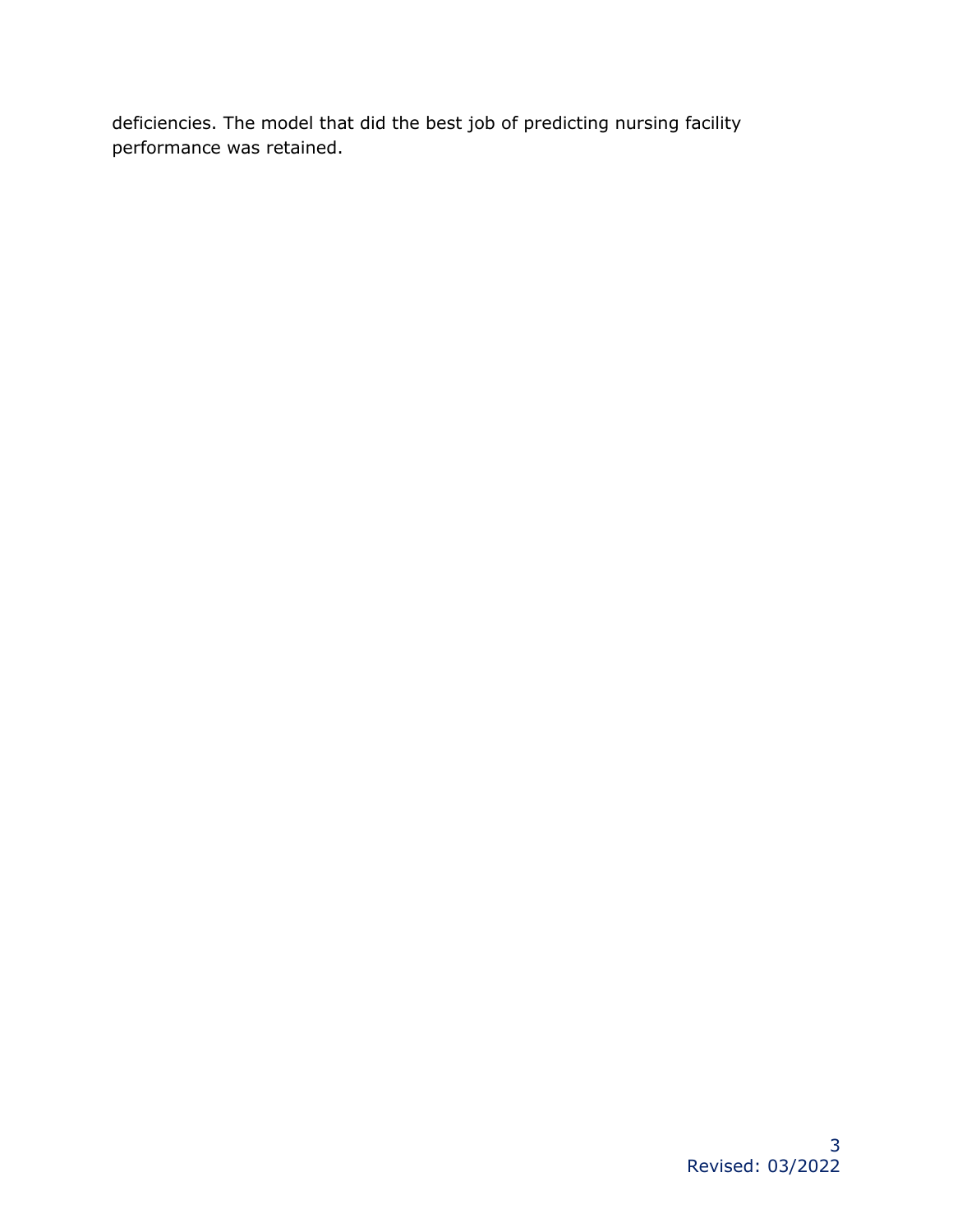## <span id="page-5-0"></span>**3. Quality Monitoring Activities**

Quality monitors perform the following types of in-person support and technical assistance to NF staff:

- QM Visits: Initial and Follow-Up
- Rapid Response Team (RRT) Visits
- In-Service visits

#### <span id="page-5-1"></span>**Quality Monitoring Visits**

QMP quality monitors – nurses, pharmacists, and dietitians – conduct initial and follow-up QM visits for higher risk facilities or facilities with a history of resident care deficiencies. QM visits are not a regulatory activity. During the initial QM visit, quality monitors evaluate the overall quality of care and quality of life in the NF. Specific clinical areas are addressed during the visit; the selection of a particular clinical area may be based on a facility request or the quality monitor's review of recent quality measure reports for the facility. Based on this evaluation, quality monitors partner with facility staff and provide educational and technical assistance to improve quality of care and resident outcomes. Quality monitors schedule a follow-up visit within 45 calendar days to ensure progress toward improvements.

Facilities can also request a QM visit, but QMP cannot help NFs prepare for a Long-Term Care Regulation (LTCR) survey or be included as part of a plan of correction (POC) to address deficiencies cited during a survey or investigation.

While the on-going novel coronavirus (COVID-19) public health emergency (PHE) had an impact on QMP activity in fiscal year 2021, QMP staff vacancies also affected the number of visits conducted. Approximately 31 percent of QMP field staff positions are vacant, primarily registered nurse (RN) positions. HHSC experiences challenges attracting and retaining sufficient numbers of clinical staff to conduct all planned visits due to current position classifications and salary levels. HHSC will explore potential solutions to recruit and retain QM field staff.

Between September 2020 and December 2020, QM visits were conducted telephonically due to the ongoing PHE. In December 2020, QM staff began to make in-person visits to NFs, and by April 2021, most of the quality monitors had returned to in-person visits.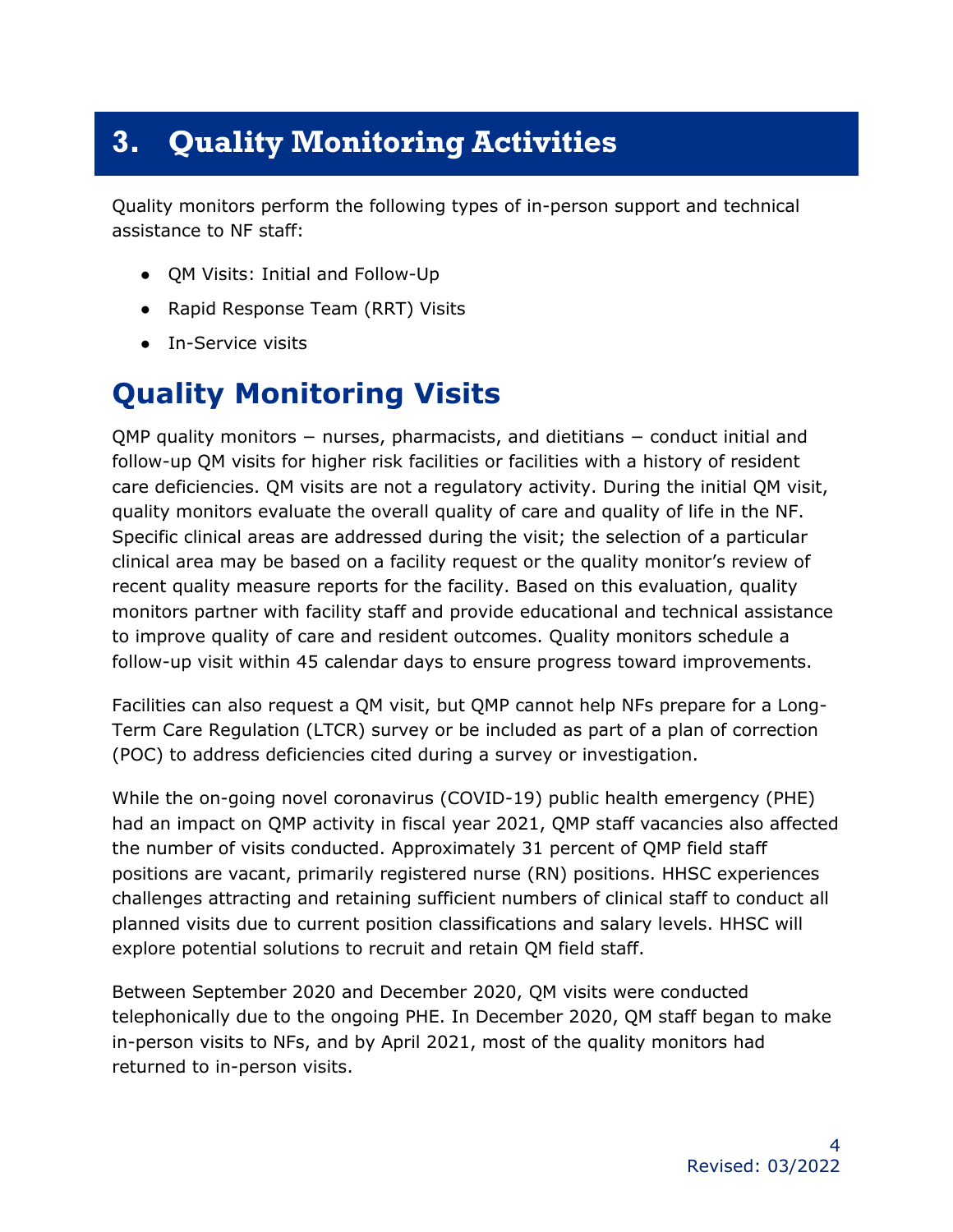The shift to telephonic QM visits proved valuable to NFs and allowed HHSC to monitor facilities when on-site visits were not feasible. However, a telephonic visit is not a complete substitute for an in-person QM visit. Staff adapted QM visit policies and procedures to accommodate telephone-only visits. Initial visit procedures are too dependent on direct observation and were not adapted for telephone-only, but many follow-up visit processes were conducted by phone.

Tables 1 and 2 provide data on initial and follow-up QM visits, including on-site and telephonic visits.

| <b>Visit Type</b>               | <b>Number of Visits</b> | <b>Number of</b><br><b>Unduplicated</b><br><b>Facilities</b> |
|---------------------------------|-------------------------|--------------------------------------------------------------|
| Initial QM Visits               | 321                     | 321                                                          |
| 45-Day Follow-Up On-Site Visits | 265                     | 265                                                          |
| QM On-Site Visits               | 319                     | 319                                                          |
| QM Follow-Up On-Site Visits     | 19                      | 19                                                           |
| <b>Total On-Site Visits</b>     | 924                     | $N/A^3$                                                      |

**Table 1. On-Site QM Visits - September 2020 through August 2021**

**Table 2. Telephonic QM Visits – September 2020 through August 2021**

| <b>Visit Type</b>                 | <b>Number of Visits</b> | <b>Number of</b><br><b>Unduplicated</b><br><b>Facilities</b> |
|-----------------------------------|-------------------------|--------------------------------------------------------------|
| Initial QM Telephone Visits       | n/a                     | n/a                                                          |
| 45-Day Follow-Up Telephone Visits | 3                       | 3                                                            |
| QM Telephone Visits               | 900                     | 626                                                          |
| QM Follow-Up Telephone Visits     | 88                      | 33                                                           |
| <b>Total Telephonic Visits</b>    | 991                     | $N/A^3$                                                      |

# <span id="page-6-0"></span>**Rapid Response Team Visits**

For facilities with EWS scores that indicate the highest risk, QMP sends rapid response teams (RRTs). Facilities at high risk include those that have three deficiency citations in a 24-month period related to abuse and/or neglect that

 $3$  The number of unduplicated NFs is by visit type only. A facility may have had multiple visits within this timeframe, but of different visit types.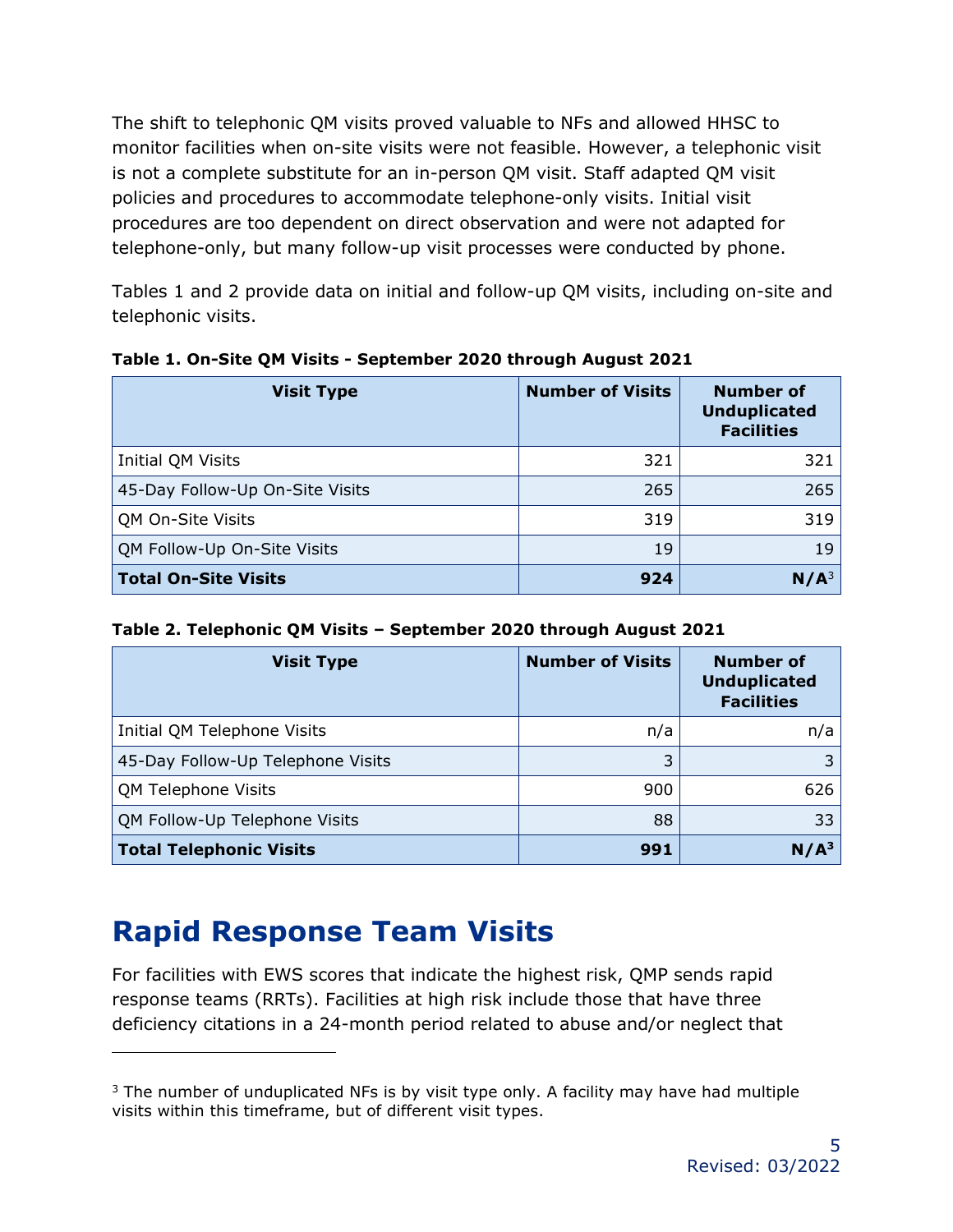constitute an immediate threat to health and safety. When an RRT is triggered, there will always be a series of visits, typically lasting six months.

Unlike a QM visit, a full team of quality monitors (one from each discipline) conducts the initial RRT visit. Staffing an RRT is a more complex undertaking and requires assembling a team from offices across the state to visit a single NF. When an RRT goes on-site, the facility must also make more administrative and clinical staff available than on a QM visit to assist and learn from the state staff.

Because of the greater need for improvement and the extra effort required from HHSC and NF staff, the RRT visit is more comprehensive. The team conducts a broader review and provides more education and assistance than during an initial QM visit. Follow-up RRT visits are conducted by one or more team members and are more focused, depending on the identified needs.

No RRT visits were conducted in fiscal year 2021 because of the COVID-19 PHE, in an effort to keep HHSC and NF staff safe and to allow NF staff to focus on resident care during the PHE (see the PHE-related activities section below for more information). Highest risk facilities received a QM Visit instead of an RRT visit.

# <span id="page-7-0"></span>**Other Visit Types**

#### **In-service Visits**

During in-service visits, quality monitors provide in-service education presentations to NF staff, offering evidence-based information in an interactive manner. The information provided supports quality improvement in multiple areas of long-term care, including fall prevention and reducing the use of anti-psychotic medications.

In fiscal year 2021, QMP conducted 18 in-service visits in 16 NFs.<sup>4</sup>

<sup>4</sup> The number of unduplicated NFs is by visit type only. A facility may have had multiple visits within this timeframe, but of different visit types.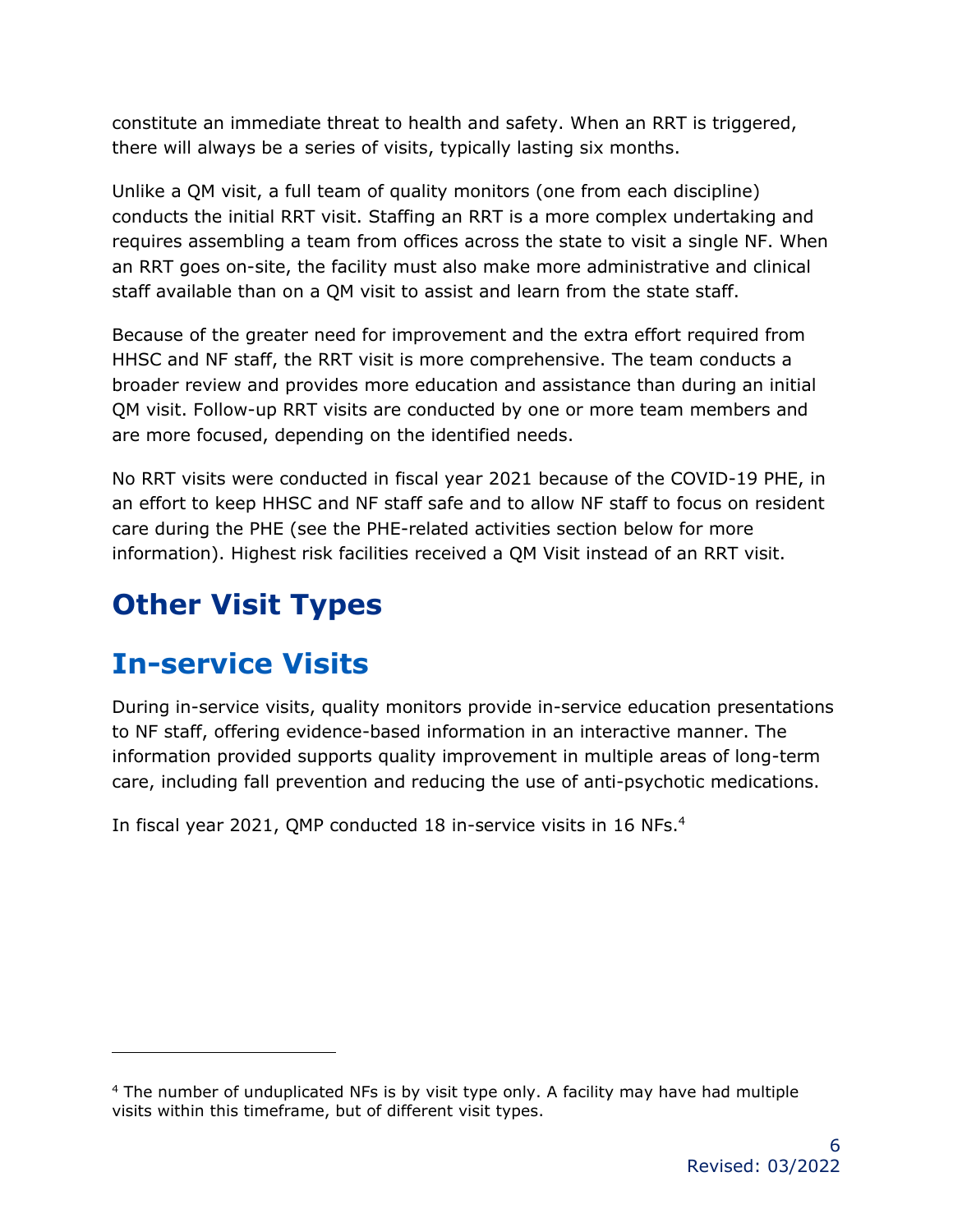# <span id="page-8-0"></span>**4. Quality Monitoring Activities During the COVID-19 Public Health Emergency**

The focus of QMP visits changed in response to the COVID-19 PHE. During fiscal year 2020, QMP shifted from conducting in-person QM and RRT visits to infection prevention and control (IPC)-focused telephonic visits. QMP continued to provide IPC support to NFs in response to the PHE between September 2020 and December 2020.

In December 2020, QMP began making in-person visits again and by April 2021, most of the quality monitors had resumed in-person visits. The gradual return to inperson visits is reflected in the total number of on-site QM visits conducted in fiscal year 2021 compared to fiscal year 2020.

● Total QM On-Site Visits – 924 in fiscal year 2021 and 1,039 in fiscal year 2020

No RRT visits were conducted in fiscal year 2021 because of the PHE. Assembling a state team to visit a single facility and requiring the facility to redirect staff away from resident care was inadvisable. Instead of RRT visits, individual staff conducted QM visits to high-risk facilities and initially focused on infection prevention and control. HHSC resumed initial RRT visits in September 2021.

# <span id="page-8-1"></span>**QM PHE-Related Activities for NFs**

From June through August 2020, HHSC conducted on-site and telephonic Special Infection Control Assessment visits (SICA) to NFs. <sup>5</sup> QMP staff participated as members of on-site teams and by conducting telephonic SICA visits. In September 2020 (fiscal year 2021), QMP staff conducted the last of their SICA initial and follow-up visits by telephone. Table 3 provides data by NF visit type.

<sup>&</sup>lt;sup>5</sup> A SICA visit is consultative in nature, not regulatory. SICA visits were conducted to assist facilities in responding to COVID-19.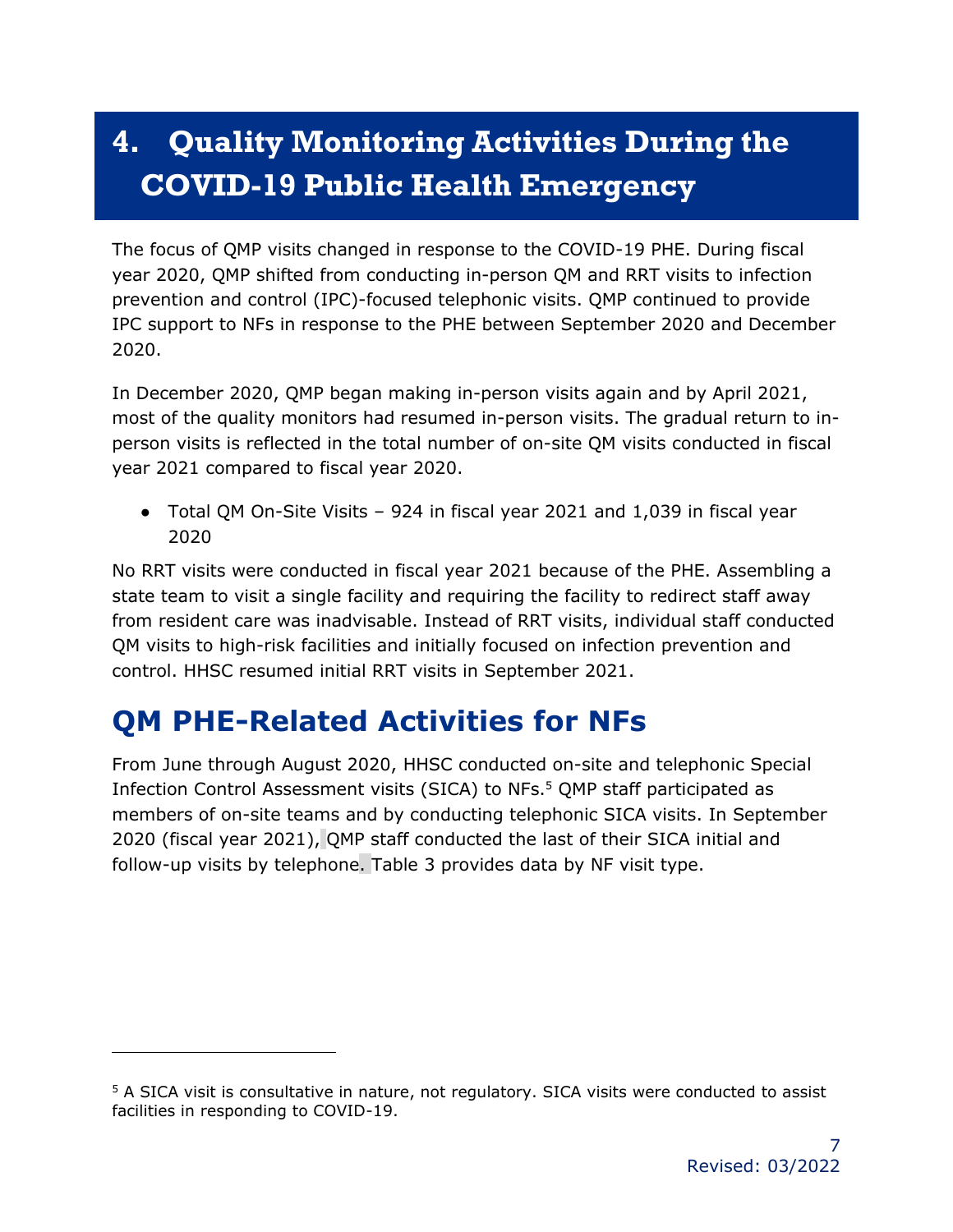| <b>Visit Type</b>                   | <b>Number of Visits</b> | <b>Number of</b><br><b>Unduplicated</b><br><b>Facilities</b> |
|-------------------------------------|-------------------------|--------------------------------------------------------------|
| Initial SICA Telephone Visits       | 6                       |                                                              |
| Follow-Up SICA Telephone Visits     | 115                     | 110                                                          |
| <b>Total Telephonic SICA Visits</b> | 121                     | N/A <sup>3</sup>                                             |

#### **Table 3. QM Telephonic SICA Visits – September 2020**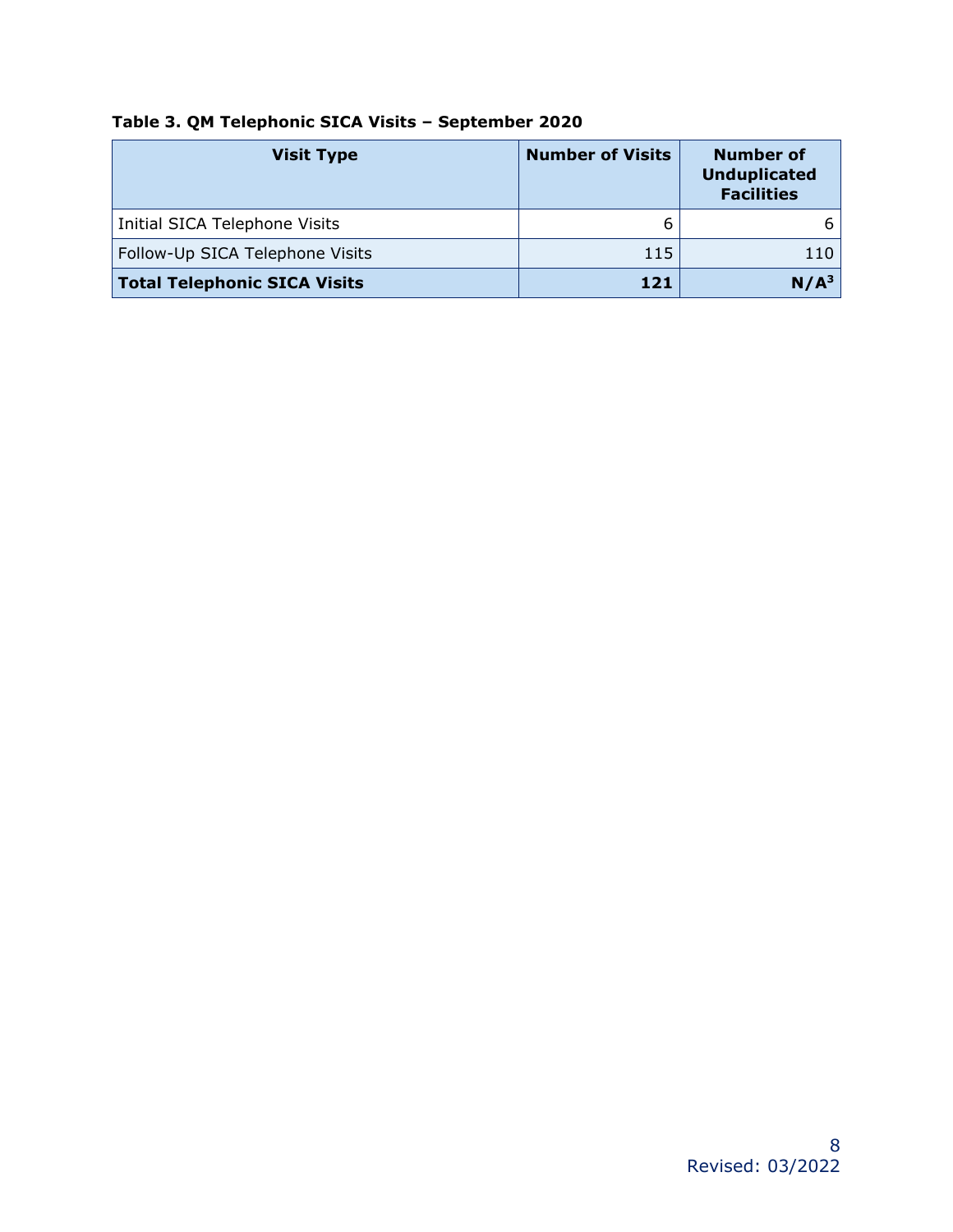#### <span id="page-10-0"></span>**5. Conclusion**

The current EWS model for NFs was developed in 2018, and the 63 percent accuracy of the model has not changed from fiscal year 2019 to present. The QMP team continues to evaluate the NF EWS model by examining and statistically analyzing potential changes designed to improve the accuracy and quality of its predictions.

Throughout the COVID-19 PHE, QMP staff provided significant support to NFs. Initial support was provided telephonically, but in-person, on-site QM visits resumed in fiscal year 2021. QMP staff began returning to in-person visits in December 2020, and by April 2021 most of the quality monitors were making inperson QM visits to NFs.

QMP continues to face challenges filling staff vacancies, particularly RNs, impacting the number of visits that were completed during fiscal year 2021.